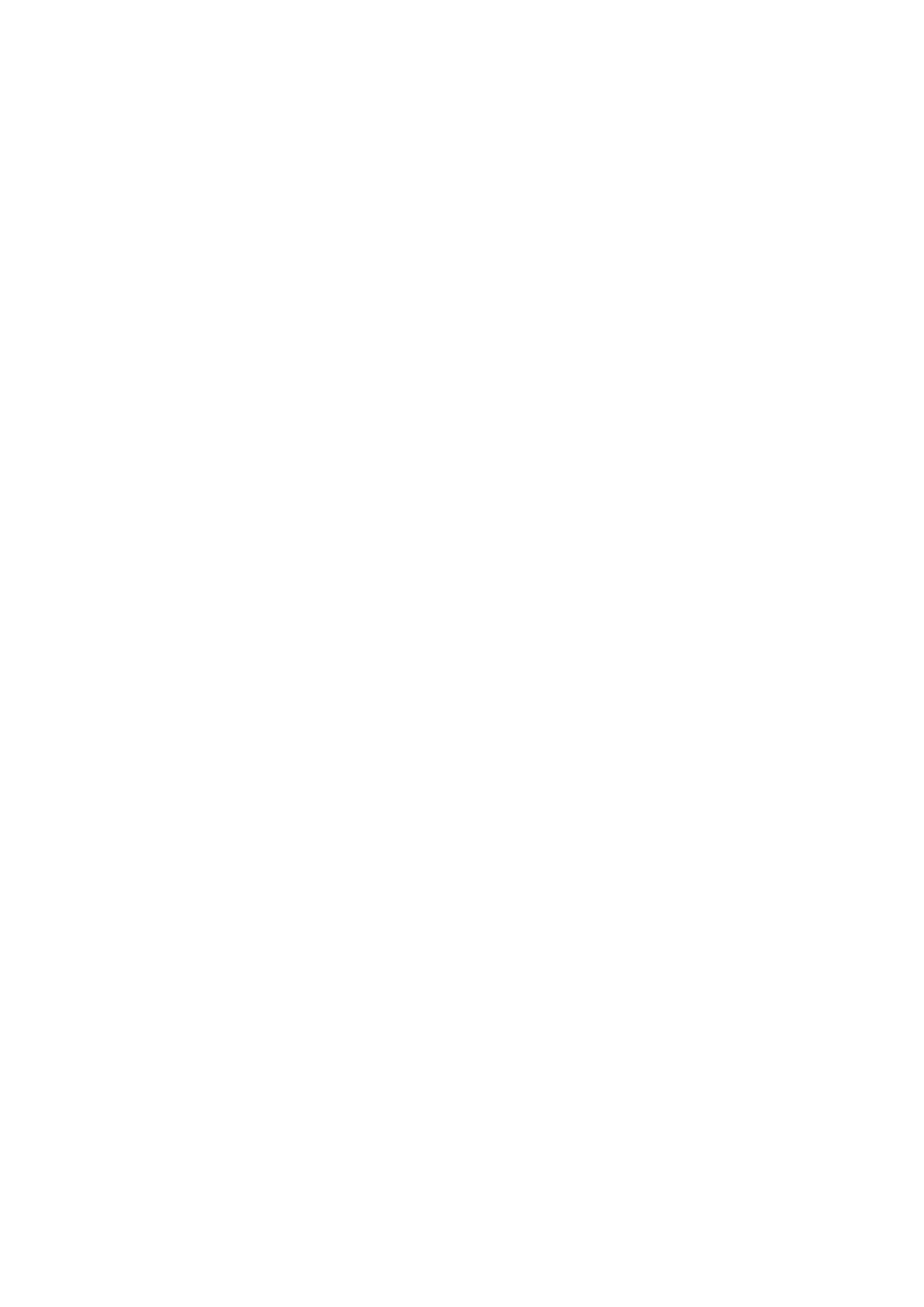## THE LAW COMMISSION AND THE SCOTTISH LAW COMMISSION

# **UNFAIR TERMS IN CONSUMER CONTRACTS: Advice to the Department for Business, Innovation and Skills**

# **SUMMARY**

- S.1 For many years, the law on unfair contract terms has been criticised for its complexity. It is set out in two separate pieces of legislation:
	- (1) The Unfair Contract Terms Act 1977 (UCTA) focuses on exclusion clauses. It applies to a broad range of contracts, including those made between businesses and between businesses and consumers.
	- (2) The Unfair Terms in Consumer Contracts Regulations 1999 (UTCCR)<sup>1</sup> implement the Unfair Terms Directive 1993 (UTD). $^2$  They apply only to contracts between businesses and consumers, but cover a greater variety of non-negotiated terms. Terms may be challenged not only by consumers but by 12 designated enforcement bodies.
- S.2 In 2005 the Law Commission and Scottish Law Commission published a joint Report on Unfair Terms.<sup>3</sup> We recommended a single harmonised regime to replace both UCTA and the UTCCR.
- S.3 In May 2012, the Department for Business, Innovation and Skills (BIS) asked the two Law Commissions to review and update this Report in so far as it affects contracts made between businesses and consumers. We were also asked to consider one particularly controversial area: namely the exemption for main subject matter and price currently set out in Regulation 6(2) of the UTCCR.
- S.4 In July 2012 we published an Issues Paper seeking views and received 58 responses.<sup>4</sup> The responses showed strong support for reform.

- 2 Council Directive 93/13/EEC of 5 April 1993, OJ 1993 L 95.
- 3 Unfair Terms in Contracts (2005) Law Com No 292; Scot Law Com No 199.
- 4 Unfair Terms in Consumer Contracts: a new approach? (July 2012), A Joint Issues Paper by the Law Commission and the Scottish Law Commission.

<sup>1</sup> SI 1999 No 2083.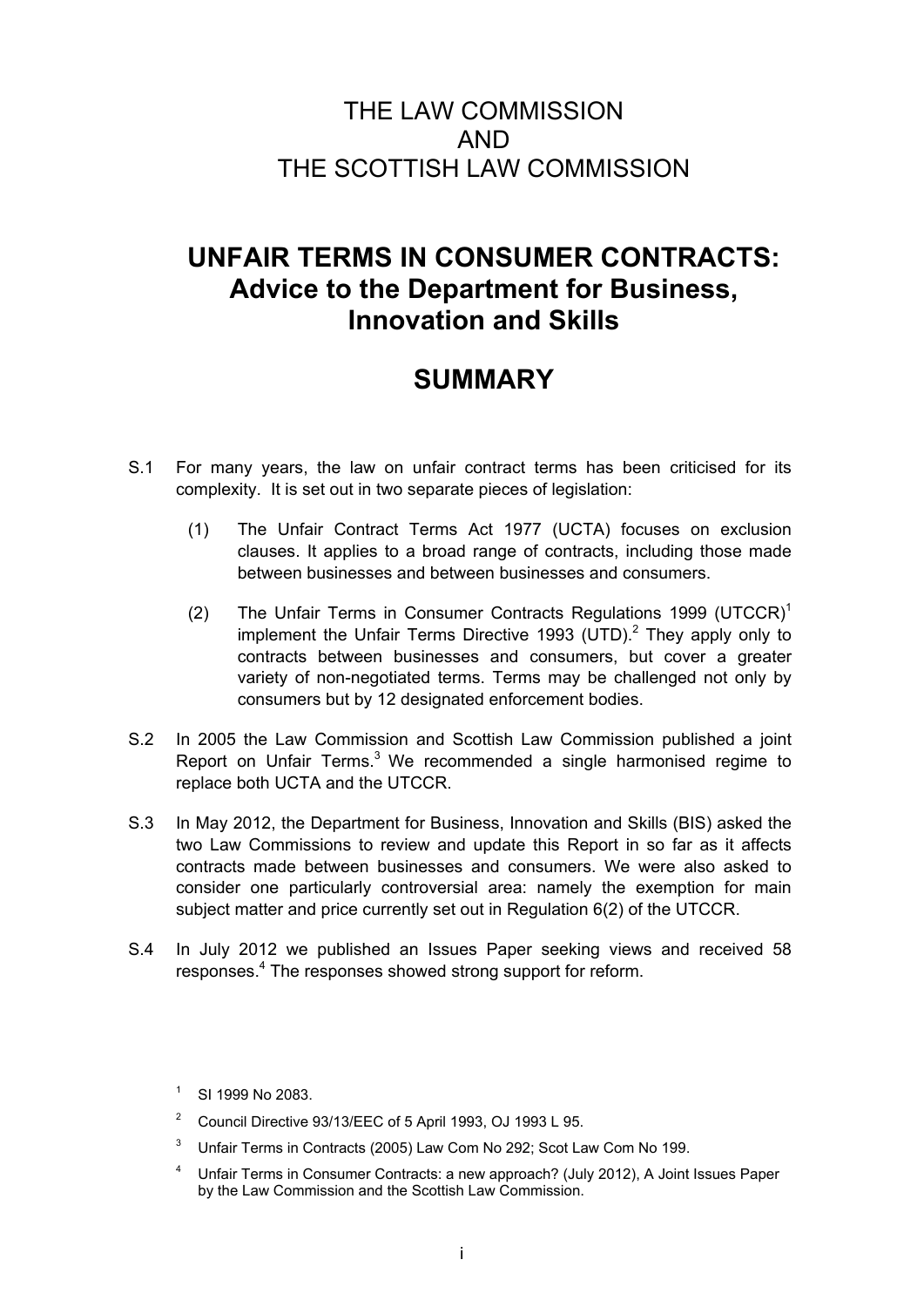#### **MINIMUM HARMONISATION**

S.5 The UTD is a minimum harmonisation measure, which means that the UK may provide more protection to consumers than is required by the Directive, but may not provide less protection. Where it has been necessary to depart from the words of the Directive, we have ensured consumer rights are not reduced.

#### **THE EXEMPTION FOR MAIN SUBJECT MATTER AND PRICE**

#### **The current law** (Part 2)

- S.6 The UTD exempts certain contract terms from review, provided that they are "in plain intelligible language". Article 4(2) states that a fairness assessment may not relate to "the definition of the subject mater of the contract" or "the adequacy of the price and remuneration…as against the services or goods supplied in exchange". These words have been copied out into the implementing regulations and are now in Regulation 6(2) of the UTCCR.
- S.7 The exemption has proved particularly difficult to interpret. It has generated complex litigation, culminating in the 2009 Supreme Court decision, *Office of Fair*  Trading v Abbey National plc.<sup>5</sup> This was a test case against seven banks and a building society. The issue was whether charges for unauthorised overdrafts were exempt from an assessment for fairness because they were price terms.
- S.8 The High Court and Court of Appeal found that the terms were not exempt, because they were not part of the essential bargain between the parties, and a typical consumer would not recognise the charges as part of the price. By contrast, the Supreme Court said that overdraft charges were exempt. It rejected the idea that price terms could be divided into those which formed the essential bargain and those which were ancillary. It said that the price should be determined "objectively", rather than from the viewpoint of a typical consumer. The judgment has proved difficult to interpret, with regulators and businesses expressing different views.

## **The case for reform (Part 2)**

S.9 In the Issues Paper we asked whether the law in this area was unduly uncertain. A large majority of consultees agreed that it was. Consumer groups and enforcement bodies felt that this undermined the effectiveness of the legislation:

> It is virtually impossible for consumers to apply the rules confidently. [Which?]

> Any law that is so complex and could lead to such great delays through judicial interpretation does not meet a fitness for purpose test for consumer protection legislation. [Trading Standards Institute]

> The Supreme Court decision has led us to be very cautious in our assessment of unfair terms [Civil Aviation Authority]

- S.10 Only a small minority of consultees thought that the law was certain. HSBC commented:
	- 5 [2009] UKSC 6, [2010] 1 AC 696.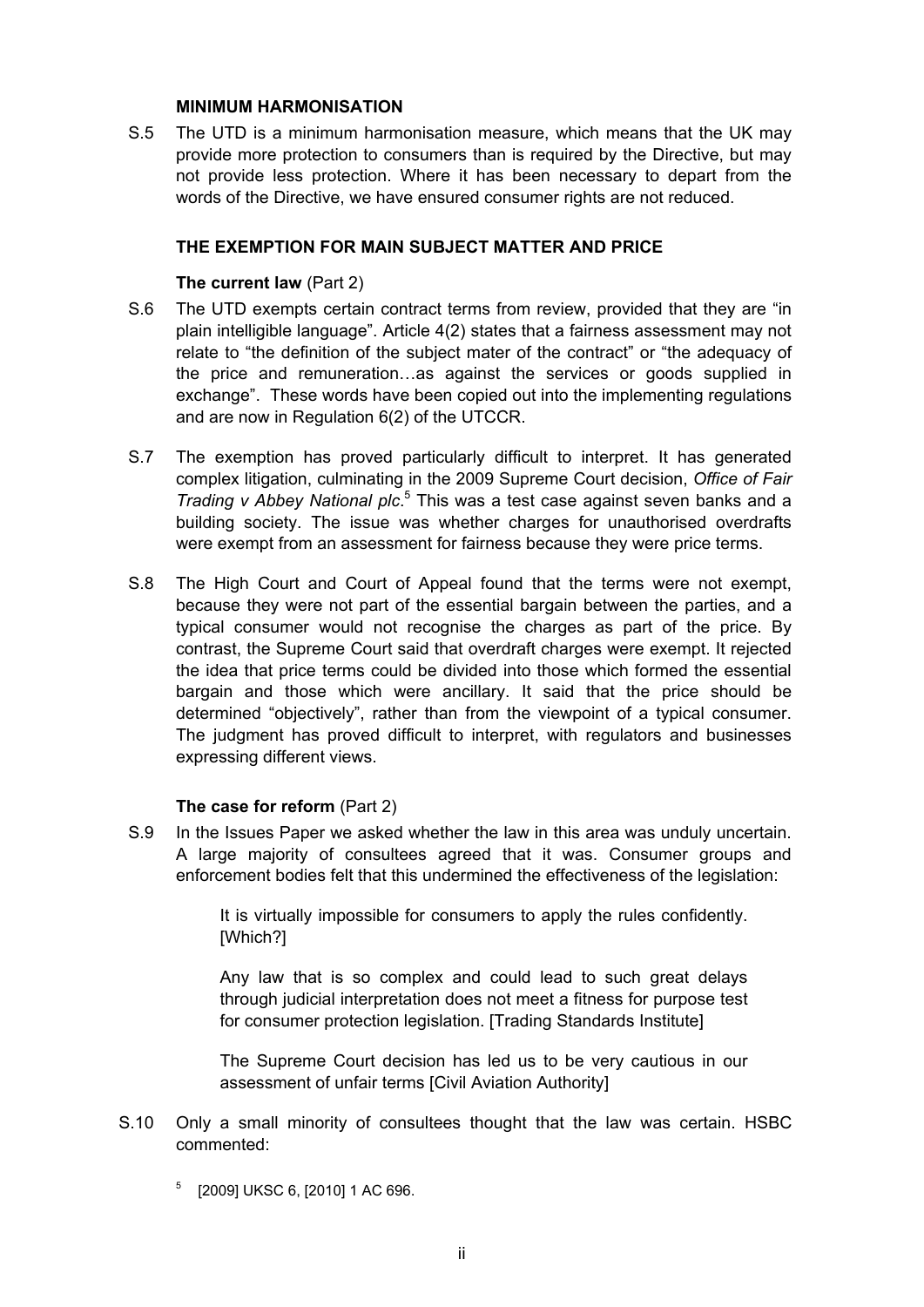The Supreme Court's decision was clear that, in relation to price terms, "any monetary price or remuneration payable under the contract" would naturally fall within the exemption.

- S.11 We think that the words of the judgment may be lulling some businesses into a false sense of security. There are other ways to interpret the judgment – and it could be overturned by the Court of Justice of the European Union (CJEU). The German Federal Supreme Court takes a different view on the UTD and has reviewed ancillary bank charges for fairness. $6$
- S.12 In a world of price comparison websites, there is increasing pressure on traders to advertise low headline prices, whilst earning their profits through other charges. Given this potential undermining of competition, the law should provide effective tools to prevent abuse.
- S.13 The current uncertainty has the potential to damage businesses as well as consumers. If a business uses an ancillary price term to subsidise a low headline price, the business is put at risk if the term is later found to be unfair. It faces the substantial costs of litigation; the reputational damage to its business; the cost of repaying consumers; and the demise of its business model.
- S.14 We recommend that the exemption for subject matter and price should be reformed. The current law is unacceptably uncertain. It requires significant legal expertise to navigate, and even then the outcome is unpredictable. Both consumers and traders may suffer from this uncertainty.

## **The need to protect against small print** (Part 3)

- S.15 We think that the exemption should distinguish between terms which are subject to competition and those which are buried in "small print". Where consumers know about the terms proffered by traders, they are able to take them into account in their choices: the law should not seek to protect consumers from the consequences of their own decisions.
- S.16 By contrast, consumers rarely read "small print". "Small print" is a concept instantly understood by consumers in their daily lives. It is not just about font size. It is also marked by poor layout, densely phrased paragraphs and legal jargon. Often simply labelling a hyper-link as "terms and conditions" is sufficient to ensure that most consumers do not read the document. We think that all small print terms should be assessable for fairness.

## **A new approach based on transparency and prominence** (Part 3 and 4)

S.17 The 2005 Report proposed that the exemption should not apply to payments which are "incidental or ancillary to the main purpose of the contract". In *Abbey National* this test was considered too uncertain.

<sup>6</sup> For further discussion, see Issues Paper, paras 7.56 to 7.61.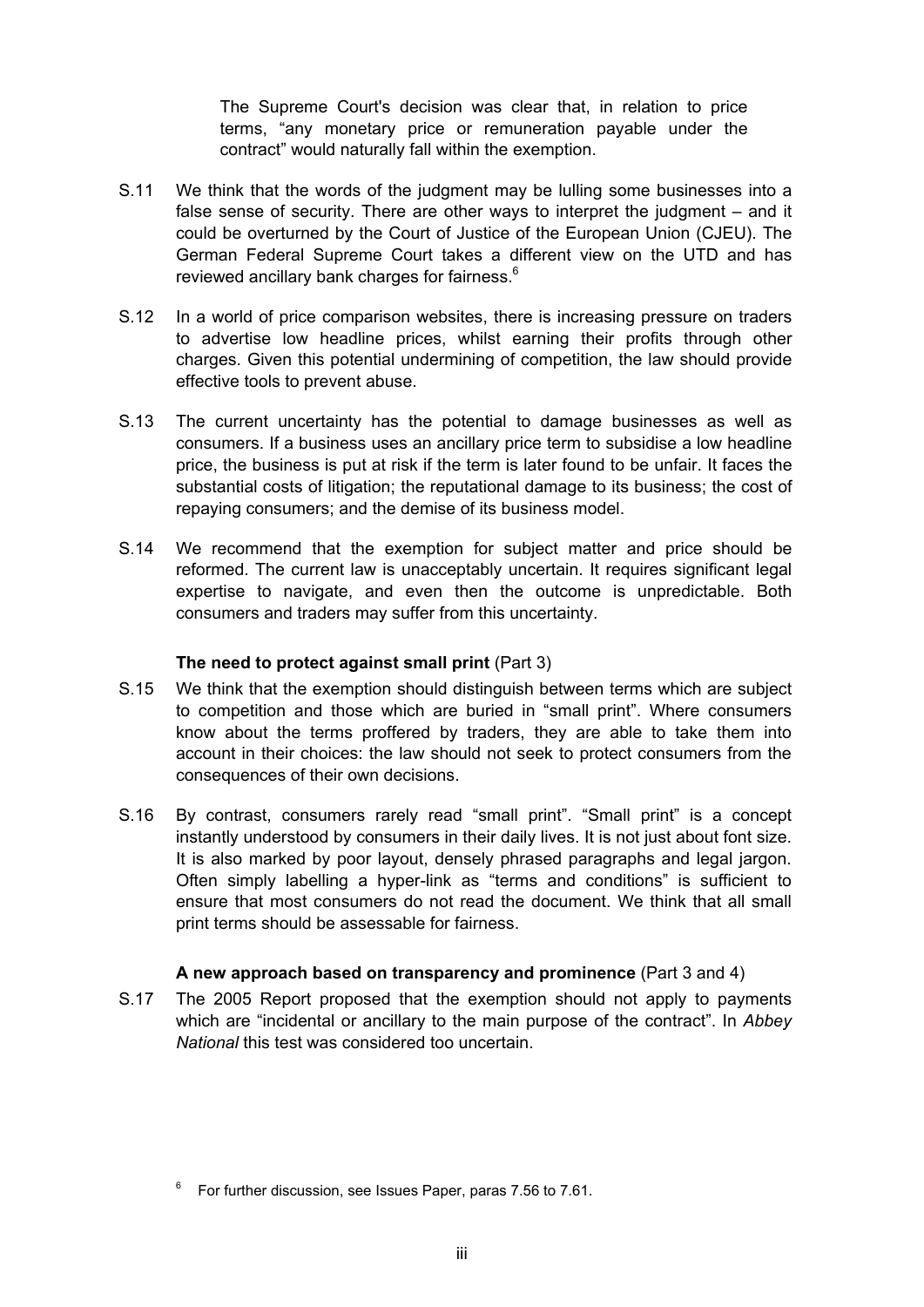- S.18 We now recommend that price or main subject matter terms should be exempt from review only if they are transparent and prominent. Both approaches distinguish between the terms which consumers take into account in their decision to buy the product and those which become lost in small print. The emphasis on prominence, however, offers a practical way of distinguishing between a headline price and other charges. It also emphasises that whether a term is exempt is within the control of the trader.
- S.19 We recommend that:
	- (1) "Transparent" should be defined as in plain, intelligible language; readily available; and, if in writing, legible.
	- (2) The test of "prominence" should refer to the "average consumer" test, which is widely used in European consumer law. It refers to a hypothetical consumer who is "reasonably well informed, reasonably observant and circumspect".<sup>7</sup> A term would be prominent if it is presented in such a way that the average consumer would be aware of the term. The more unusual or onerous the term, the more prominent it needs to be.
- S.20 All terms of a contract should be transparent. As discussed below, if they are not, enforcement agencies should be able to challenge them. Clearly not all terms can be prominent. Simply because a term is not prominent does not make it unfair; nor does it raise a presumption that it is unfair. It could, however, be assessed for fairness.

## **Consultees' views**

S.21 More than half of those responding agreed that a price term should be excluded from review, but only if it is transparent and prominent. Support came from all categories of consultee: businesses and business groups; consumer groups; public bodies; academics; and the judiciary and lawyers.

> Transparency and prominence would not only ensure fairness but also further promote competition. [Direct Line Group]

> Prominence of the price is key to ensure that consumers know what they are getting for their money [MoneySavingExpert.com]

> Traders can be expected to welcome the degree of control which they would have over the application of the exemption. [Malcolm Waters QC]

S.22 Only two consultees disagreed with the tests in their entirety. Several businesses had concerns, however, particularly about how they would work in practice. We think that many of these concerns can be met by guidance from regulators.

<sup>7</sup> See Case C-210/96 *Gut Springenheide GmbH and Rudolf Tusky v Oberkreisdirektor des Kreises Steinfurt-Amt für Lebensmittelüberwachung* [1998] ECR I-4657.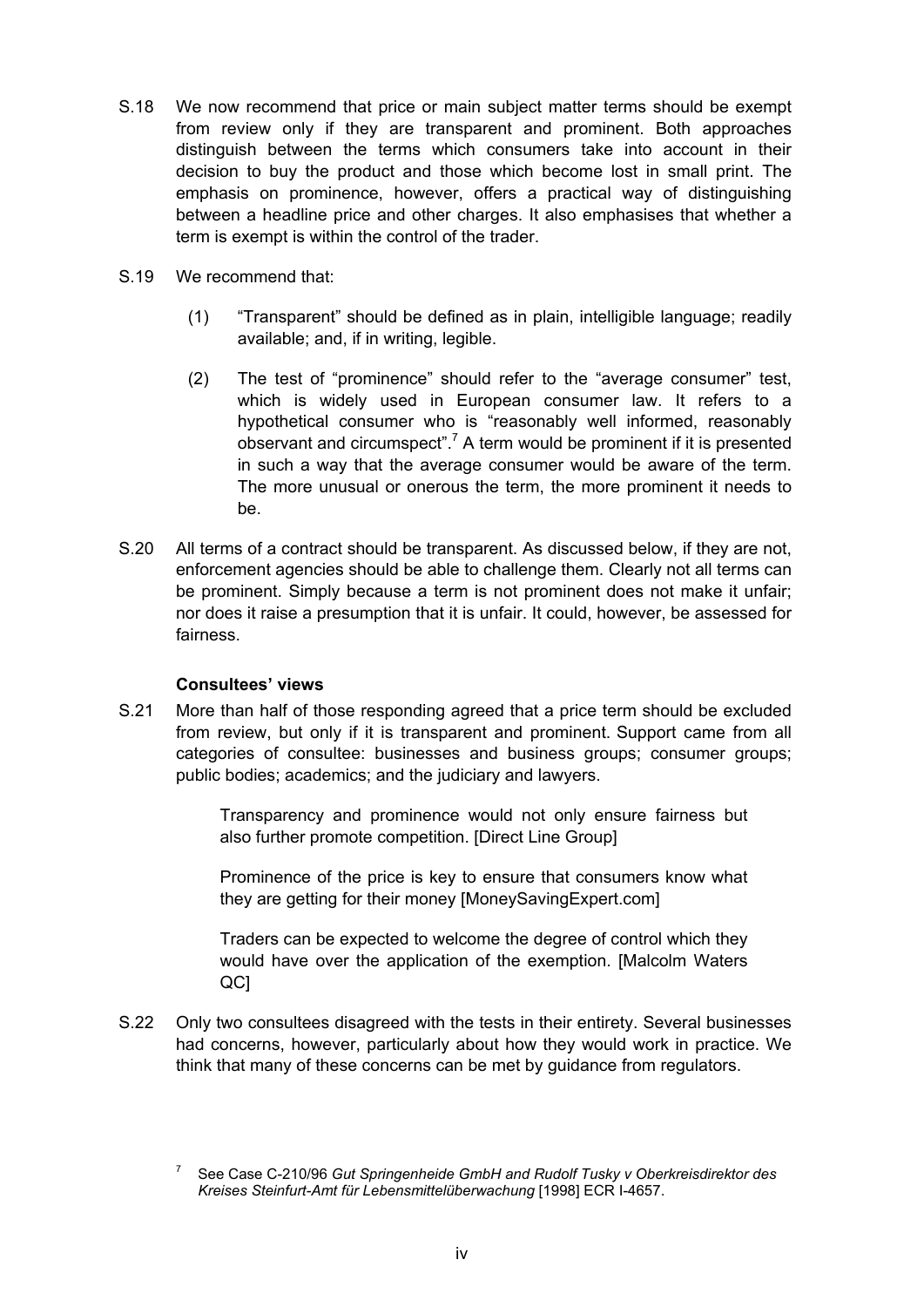S.23 Some regulators and consumer groups argued that prominence and transparency alone may not always be sufficient. Relying on the insights of behavioural economics, they said that consumers may ignore remote or contingent charges, even if they are prominent. We note that the Directive already makes provisions for behavioural biases in the annex or "grey list" of terms which may be regarded as unfair. We think it is helpful to clarify that grey list terms cannot fall within the exemption.

## **Excluded term or excluded assessment?**

- S.24 One particular difficulty in understanding the exemption is whether it excludes the whole term (the excluded term construction) or only an aspect of the term (the excluded assessment construction).
- S.25 The case law suggests that the courts may consider some aspects of price terms, such as their timing or calculation. It is only the amount (or "adequacy") of the price which cannot be assessed for fairness. In *Foxtons v O'Reardon*, for example, the term concerned the payment of the estate agent's commission, which was due on exchange of contracts rather than on completion of the sale. $8$ Although this was a price term, the court was able to consider the timing of the payment, as this did not involve an assessment of "the adequacy of the price".<sup>9</sup>
- S.26 In the Issues Paper we argued that it would be simpler to concentrate on the term. Following consultation we have been persuaded that this would underimplement the Directive. To ensure that the UK meets its minimum harmonisation obligation, we recommend that the legislation should follow the approach of the Directive in stating that it is only the amount of the price which is excluded from review. Other aspects of price terms, such as timing, may be assessed for fairness.
- S.27 By contrast, we think that the exemption for main subject matter applies to *all* aspects of the term. Thus if the term specifies the main subject matter, the court may not consider its fairness at all. We considered, but rejected, the idea that a court could assess the fairness of any aspect of the main subject matter, provided that it did not consider how the main subject matter had been defined.

## **Suggested redraft**

S.28 Although the wording will be a matter for Parliamentary Counsel, we conclude that the exemption should be redrafted along the following lines:

No assessment of fairness shall be made-

- (a) of a term which specifies the main subject matter of the contract; or
- (b) of the amount of the price, as against the goods or services supplied in exchange.
- 8 [2011] EWHC 2946 (QB).
- 9 The court did not consider this to be unfair and, in any event, it decided that the term was exempt as a result of the operation of the first limb of the exemption (Regulation 6(2)(a)).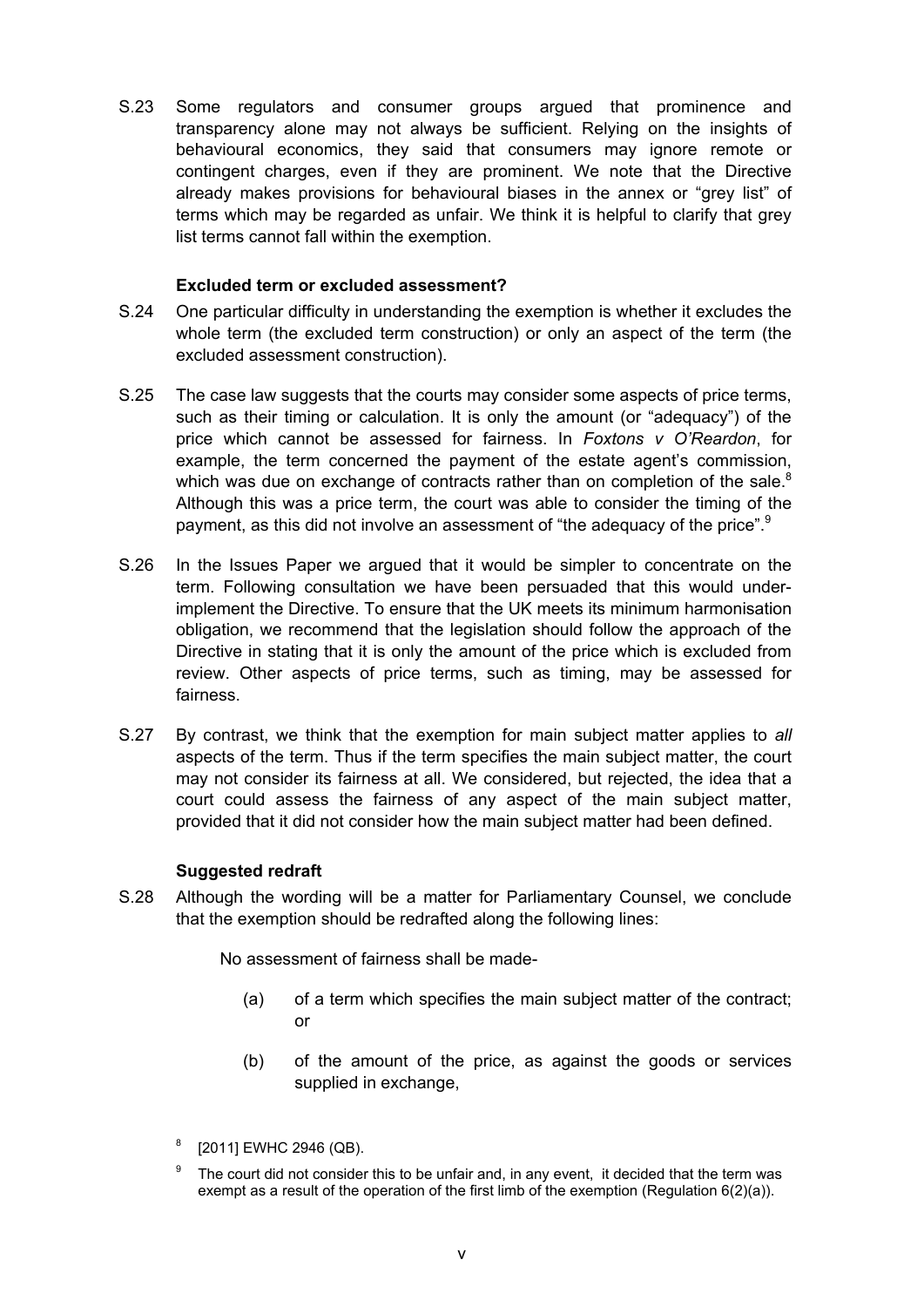provided that the term in question is transparent and prominent.

## **Guidance**

S.29 It is important that the practicalities of making price charges prominent should fit in with other regulations, particularly for financial services, utilities or mobile phone contracts. We recommend that regulators should publish sector-specific guidance on the meaning of "transparent and prominent" to assist businesses.

## **THE GREY LIST** (PART 5)

- S.30 Schedule 2 of the UTCCR contains an indicative and non-exhaustive list of terms which may be regarded as unfair (the grey list). It reproduces word for word the Annex to the UTD. We recommend that the legislation should specifically state that all terms on the grey list are assessable for fairness.
- S.31 Following consultation we have been persuaded that the grey list should be retained in its current form with some limited additions. We recommend three additions to the grey list. These are terms which have the object or effect of:
	- (1) permitting the trader to claim disproportionately high sums in compensation or for services which have not been supplied, where the consumer has attempted to cancel the contract;
	- (2) giving the trader discretion to decide the amount of the price after the consumer has become bound by the contract;<sup>10</sup> and
	- (3) giving the trader discretion to decide the subject matter of the contract after the consumer has become bound by it. $11$

## **COPY OUT AND THE FAIRNESS TEST** (PART 6)

S.32 In the Issues Paper we asked whether the UTCCR should be rewritten in more accessible language. We have been persuaded by the strong arguments put to us that the words of the UTD should be changed only if there is a good reason to do so. We therefore recommend that the fairness test set out in articles 3(1) and 4(1) of the UTD should be replicated in the new legislation.

## **THE NEED FOR TRANSPARENCY** (PART 6)

S.33 Article 5 of the UTD states that written contracts "must always be drafted in plain intelligible language". Recital 20 expands this concept to say that "the consumer should actually be given an opportunity to examine all the terms". We have concluded that article 5 goes beyond the words used, and also requires that terms are legible and readily available. We therefore recommend that the legislation should require terms to be "transparent", which incorporates all three concepts.

 $10$  This would be subject to the exceptions listed in Schedule 2 paragraph 2.

 $11$  See above.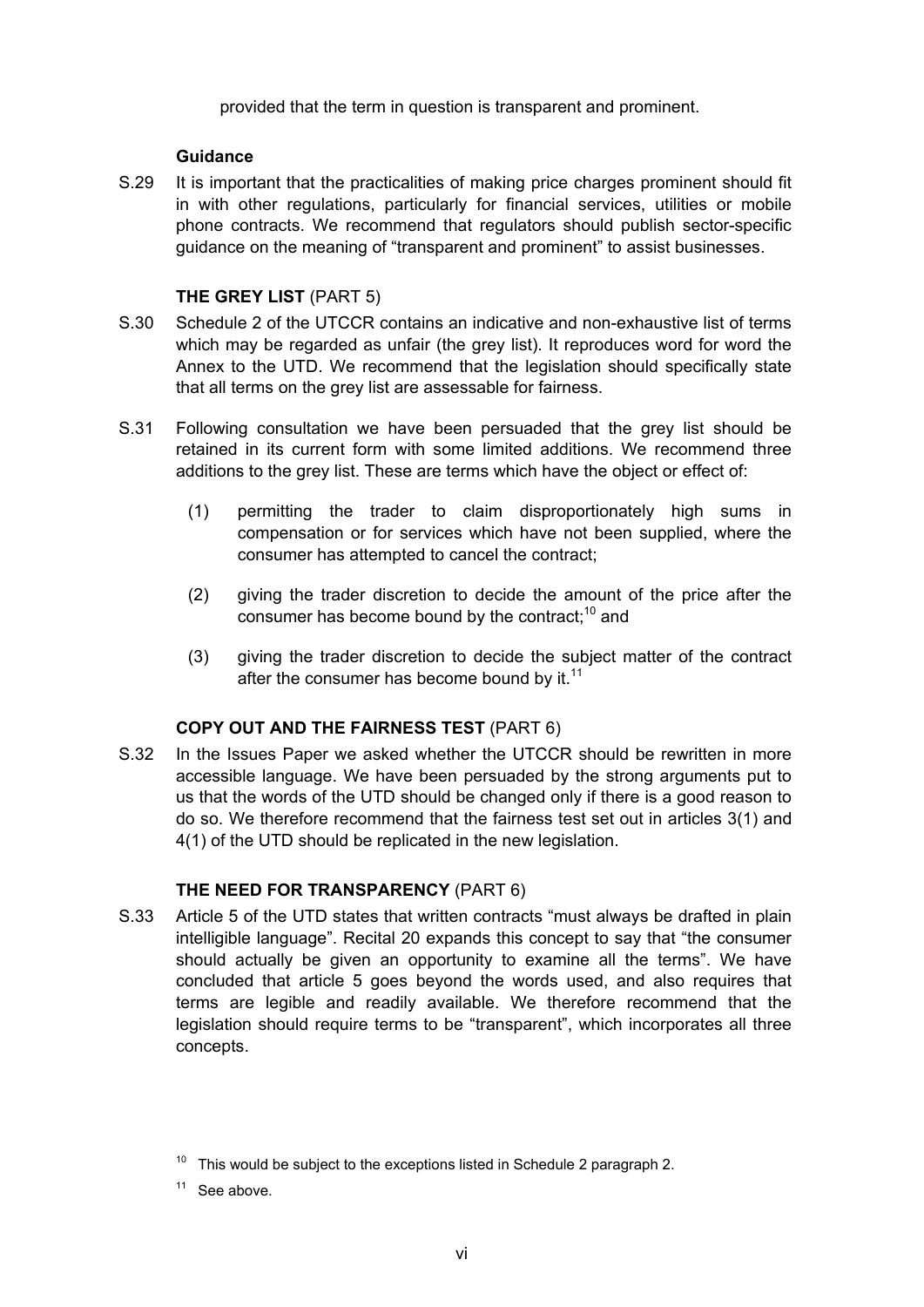S.34 Article 5 does not spell out the consequences of failing to make a term transparent. We do not think that non-transparent terms are automatically unfair, though it is an important factor to consider. Under the Consumer Injunctions Directive, however, enforcement bodies must have the power to prevent their use. We recommend that the legislation should clarify that enforcement bodies may use their powers under Part 8 of the Enterprise Act 2002 against terms which are not transparent.

## **OTHER ISSUES** (PART 7)

## **Terms of no effect**

S.35 An aim of this project is to bring all unfair term provisions affecting business to consumer contracts together. Therefore, we recommend that the new legislation should replicate the substance of the provisions of UCTA concerning terms and notices which purport to exclude or restrict traders' liability for causing death or personal injury. Such terms should always be considered unfair.

## **End user licence agreements and notices**

- S.36 Many end user licence agreements do not have the status of contract terms, yet they often contain exclusion clauses. The clauses are usually unenforceable but may still have a damaging effect by discouraging consumers from claiming their rights. As the UTCCR only apply to contract terms, enforcement bodies cannot take action against clauses which do not have contractual status.
- S.37 By contrast, UCTA protects consumers against exclusion clauses, whether they are contract terms or mere notices. We recommend that the new legislation should cover notices which exclude a trader's liability to a consumer. Where they are unfair, enforcement bodies would have powers to bring actions against them.

## **Terms which reflect existing law**

S.38 The UTD exempts terms from review if they merely reflect the existing law. Article 1(2) of the UTD refers to "mandatory statutory or regulatory provisions" but Recital 13 explains that this covers "rules which, according to the law, shall apply between the contracting parties provided that no other arrangements have been established". We recommend that the new legislation should reflect the words of Recital 13.

## **Negotiated terms**

- S.39 UCTA applies to all consumer contracts, whether or not they are negotiated. By contrast, negotiated terms are exempt under the UTCCR, though negotiated terms are defined narrowly.
- S.40 We recommend that the new legislation should follow UCTA and apply to negotiated terms. This will affect very few cases. As Which? point out, in practice the vast majority of negotiated terms fall within the exemption for main subject matter or price. Where terms about other issues are genuinely negotiated, they are unlikely to be found unfair. On the other hand, the current exemption for negotiated terms in the UTCCR encourages unnecessary argument and litigation. The legislation will be simpler and more easily enforced if the distinction between standard terms and negotiated terms is removed.